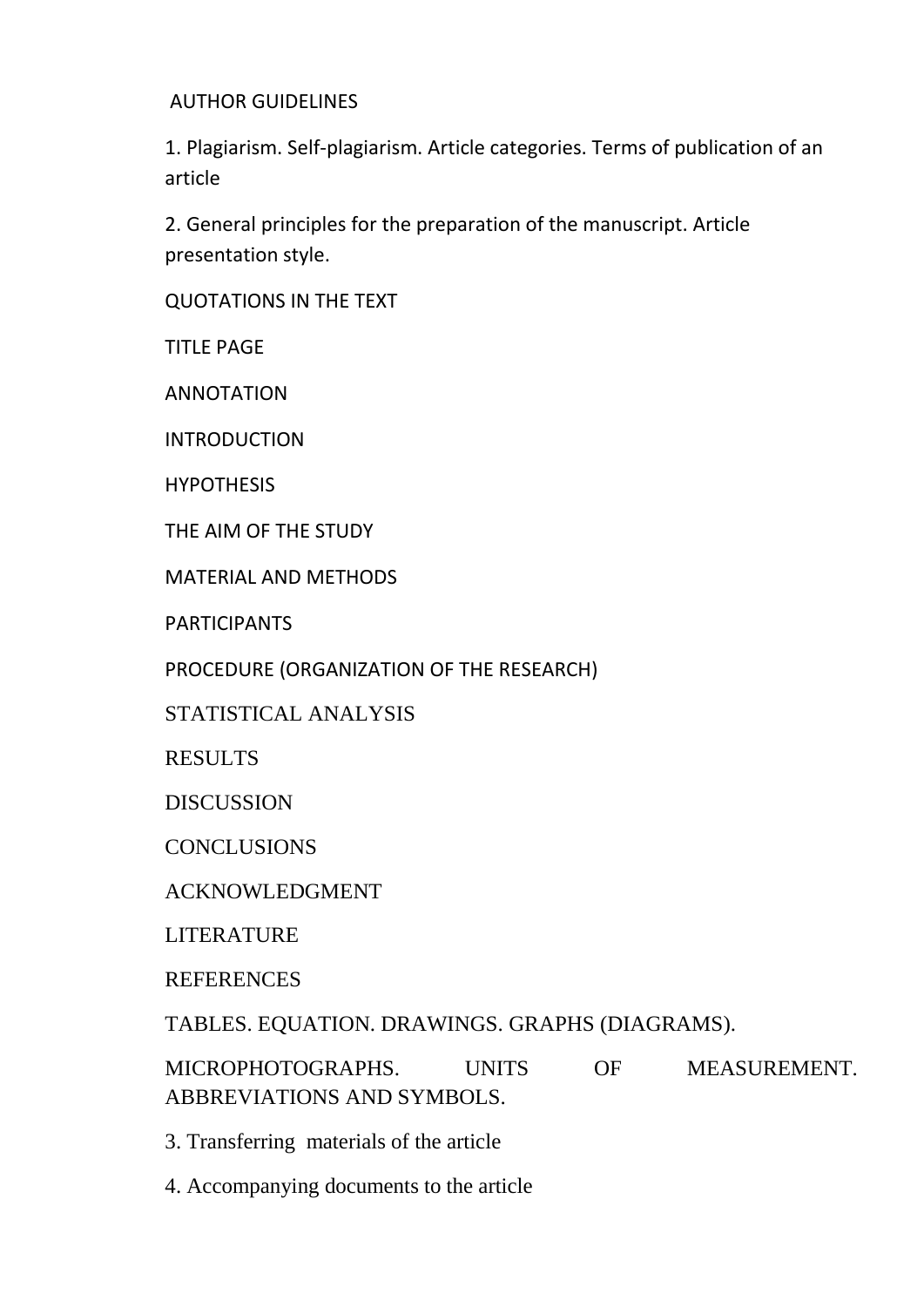## **PLAGIARISM, SELF-PLAGIARISM**

The journal adheres to the principles of the Publication Ethics Committee (COPE). All authors must adhere to the standards set out in the ethical principles of the journal. In particular, pay attention to the need to avoid duplication of articles, plagiarism and self-plagiarism. Self-plagiarism is defined as a type of plagiarism in which the author republishes the work in full, or re-forms some of it from his previously published work in a new article. A characteristic feature of such an article is the lack of references to its previous publications. Articles are checked for plagiarism. If such evidence is found, the article will be rejected and it will no longer be possible to send it to the editors. You can also find services such as WriteCheck, which for a fee will check your article for plagiarism.

## CATEGORIES OF ARTICLES

*The journal publishes original empirical and theoretical articles, review articles and previous* scientific reports, contributing to the expansion of knowledge about the most advanced technologies of physical education and sports, new directions of science development of health and healthy life style, recreational and therapeutic physical culture, modern studies in sports .

**Empirical articles** should be written concisely, using a scientific format [introduction, methods (including participants, tools and procedures), results, discussions, references].

**Theoretical works** should be based on the existing research literature and should critically analyze selected models and / or theories, or only presentation of empirical results if they are directly related to the theory.

**The review article** should critically evaluate materials that have already been published. The purpose of a review article is to analyze, evaluate and synthesize modern knowledge, and not just to reproduce what is already known. Review articles should consist of the following sections: problem definition, summary of previous research, explanation of the subject, contradictions, problems and suggestions for further research. According to preliminary data, the research should present the results of an empirical study that is still in progress and should be written using the same format as the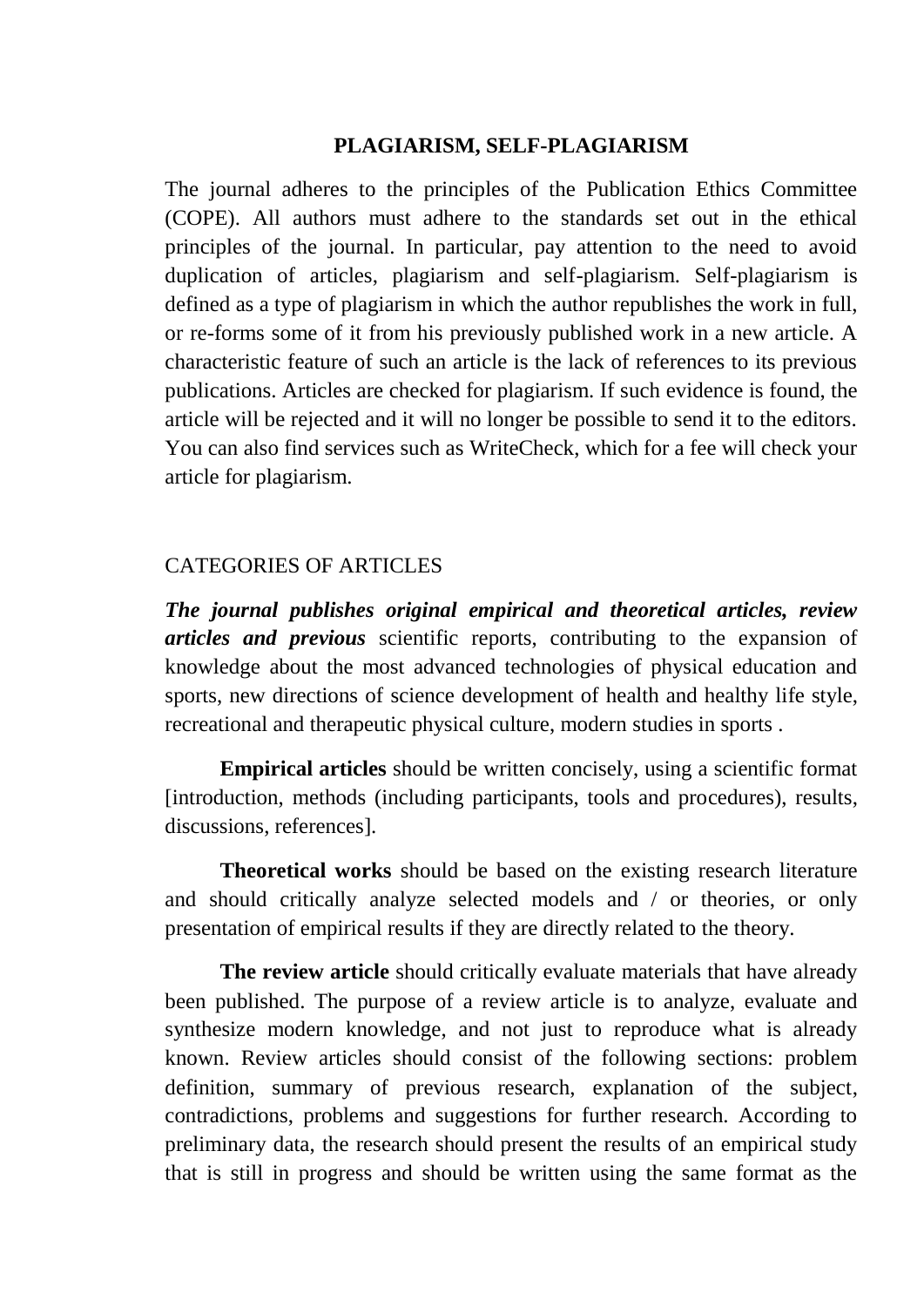empirical research described at the beginning of this section. However, these reports should be shorter than the standard manuscript.

# **1. Terms of publication of the article**

The article submitted for publication must be relevant, novel, contain tasks (problems), description of the main results of a study obtained by an author, introduction and comply with the rules of design. Presenting the article for publication, the author (authors) thereby:

- agrees to post its full text on the Internet;

- agrees with the recommendations of the World Association of Medical Editors and COPE standards on the principles of ethics of scientific publications. Submission of a manuscript implies that it has not been published before, is not being considered for publication in other publications and, if accepted, will not be published elsewhere in the same form in English or any other language.

# **2. General principles for the preparation of a manuscript. Article presentation style. Citation in the text.**

Manuscripts should be designed based on the general guidelines in the style outlined in the publication:

- uniform requirements for manuscripts submitted to biomedical journals;

- EASE (European Association of Science Editors) recommendations for authors and translators of scientific articles to be published in English.

Accurate and clear expression of your opinions and research information should be the main purpose of the scientific letter. Remember that accuracy and clarity are even more important when you are trying to get complex ideas. Avoid vague terminology and too much prose. Do not use several statements in one sentence. Use simple sentences with active statement. Do not use compound sentences, conjunctions and words and phrases connected with "i" in one sentence. Do not use abbreviations (except for the generally accepted ones), unfamiliar words, slang, jargon. Minimize the use of adjectives. Use direct and short sentences of up to 15-20 words. In one sentence - formulate one idea (opinion).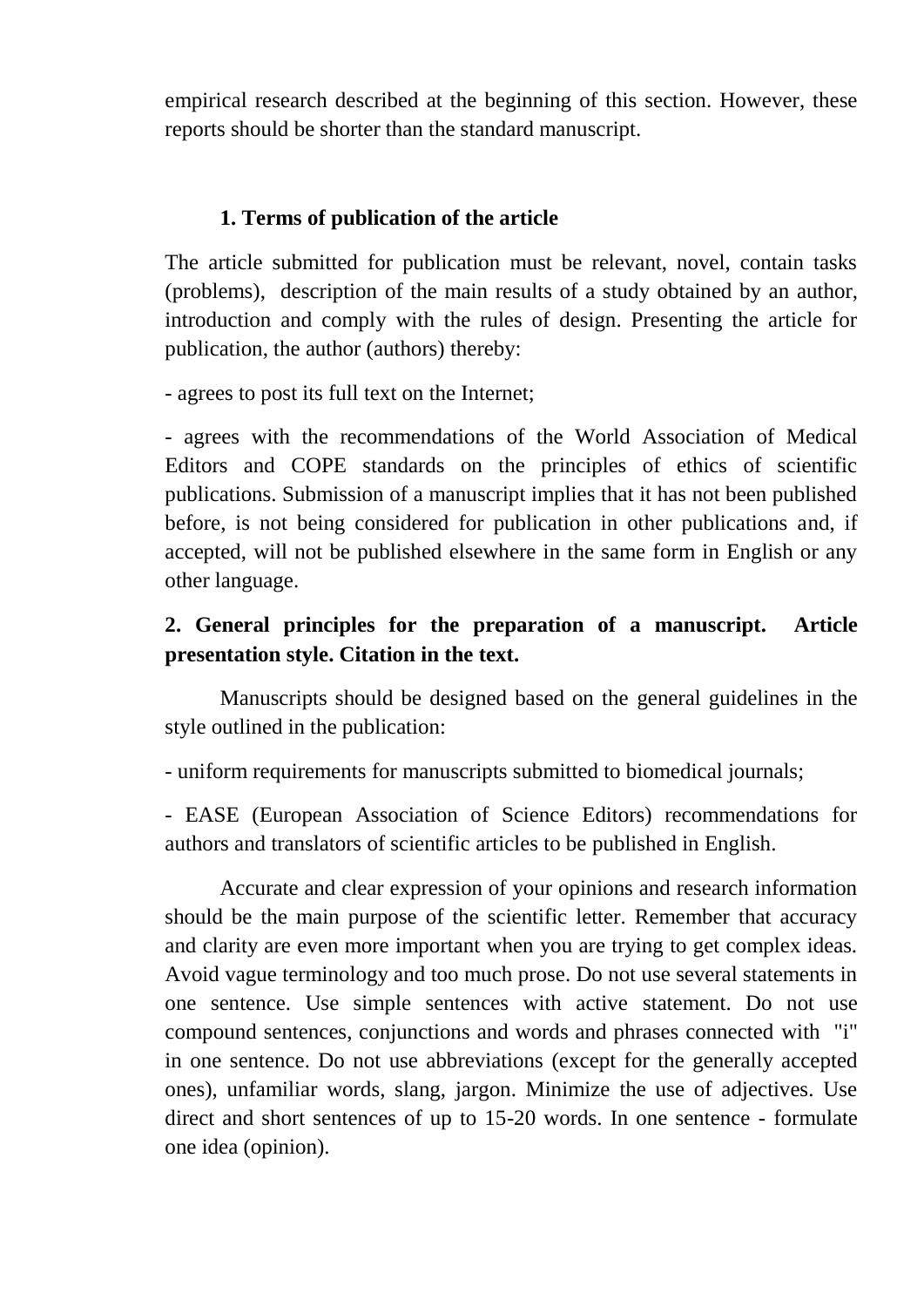The editors reserve the right to make any final corrections to a manuscript to ensure consistency within the journal.

Manuscripts are to meet general requirements.

The text should be: 1.0 space, font Times New Roman, 10.

Margins: 2 cm on all sides.

Volume: 13,000 characters or more.

**The title page** must have the following information:

- title of an article (the most important assessment of a scientific article, it should also include information about the field of research);

- full names (name, patronymic - initials) and surnames of all authors;

- affiliation of authors (institution, higher educational establishment, etc.): if the authors belong to several different institutions, superscript numbers should be used to distribute the names of authors to the relevant institutions;

- full address, telephone number, e-mail address of the respective author.

**Abstract (in English, Russian, Ukrainian)** must contain:

- structured data (up to 250 words), consisting of the following sections:

*Introduction and purpose of the study:* it is necessary to describe the rationale for the study based on previous work in relation to the one being studied clearly. This section should end with the approval of a specific issue to be addressed or a hypothesis.

Next, *a purpose of the study* should be indicated.

*Material and methods:* it is necessary to list the used methods, without resorting to big methodical details and to mark the most important results. You must include sample sizes for the main experiments.

*Results:* the main results should be listed without entry. Only basic statistical values should be added in parentheses.

*Conclusions:* key points need to be provided as clearly as possible. A brief, general interpretation of the results and / or specific recommendations for future research may be included.

- from 5 to 6 keywords (not from the name);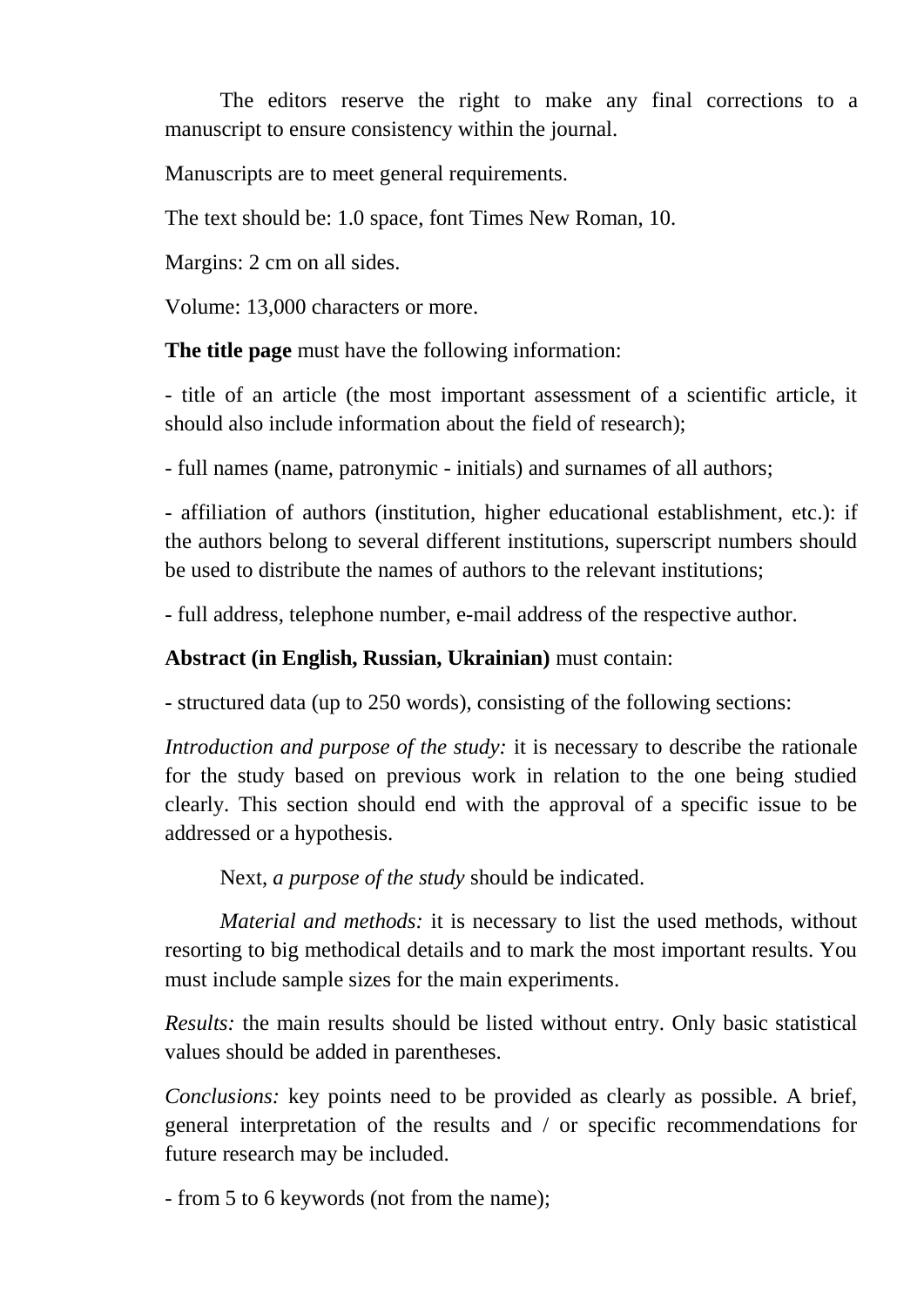- glossary (up to 40 words as needed) with links to keywords and special terms, representing the meaning, definition or explanation of words, phrases and so on.

*MAIN TEXT* (Introduction, Material and Methods, Results, Discussion, Conclusions, Funding, Acknowledgments, Glossary (if necessary) and References):

**Introduction.** The problem should be presented briefly, especially emphasizing the level of knowledge of the authors about the problem at the beginning of the review. It should be noted that one of the indicators of the level of knowledge about the problem is the ratio of cited sources of domestic authors to references to articles from English-language journals. Another indicator of the level of knowledge about the problem is a reference to their previous research on the topic of the article. In the analysis of publications on the topic of the article it is necessary to show: what has been succeeded and what the authors of these researches has failed to solve. It is necessary to allocate the problems not solved by other authors. The introduction should contain a HYPOTHESIS.

**Aim of a study.** After a HYPOTHESIS it is necessary to formulate the PURPOSE OF RESEARCH.

**Material and methods.** This section should be short but sufficient to allow other researchers to repeat the study. This section should contain three sections (You can add other sections if necessary):

1. **Participants:** indicate the number of participants, age. Note that all participants gave informed consent to participate in this experiment.

2. **Procedure (organization of research):** gives a reader brief information about each step of research. This summary should be short, accurate and logical. The reader should not be burdened with too many details. It is necessary to give enough information so that the reader can follow what is being done. Indicate which devices, equipment, tests were used.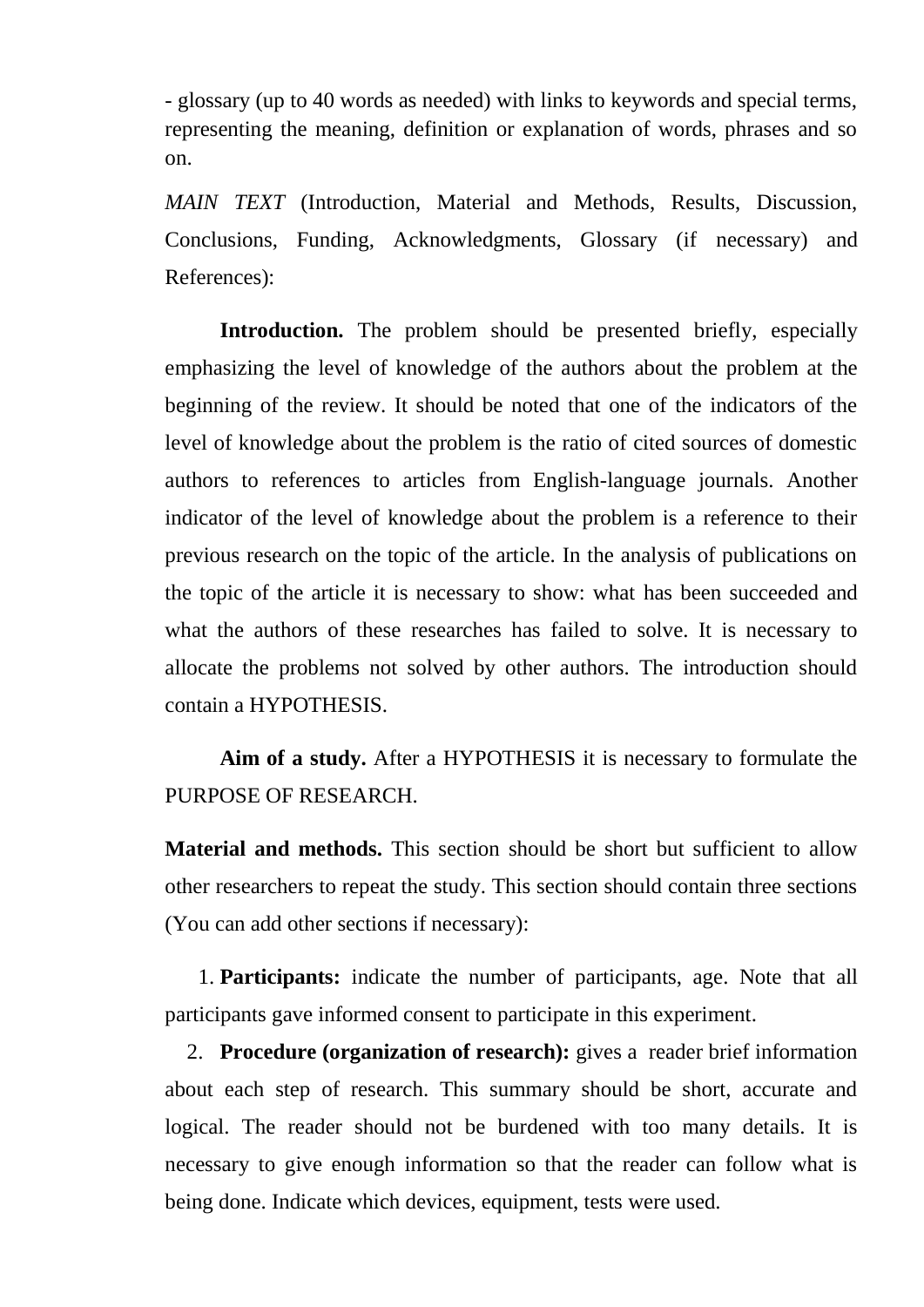#### **3. Statistical analysis:** in the subtitle

Statistical analysis: authors should explain which statistical tests were used to analyze their data and justify the use of these tests. It is necessary to ensure that:

a) all tests listed in the section "Material and methods" in the framework of statistical analysis,

as well as

b) that all these tests are actually used in the study. From this section, every reader needs to be able to understand exactly which test was used for each comparison of the data presented in the Results section.

At the end of a statistical analysis, the authors should indicate the level of significance and the statistical programs used. We draw the authors' attention to the fact that a simple list of research methods used by the editors is not accepted.

The set of observations or experimental techniques which were used, the organization of the study, including criteria such as age, gender, the need to use them depending on the circumstances, etc., should be clearly described. The data collection protocol, procedures, test parameters, measurement methods and equipment should be described in sufficient detail to allow other scientists to reproduce the results. References to the methods used must be provided. The following should be provided: references and a brief description of the methods used. Little-known and significantly modified methods should be described in detail. The grounds for their use should be provided, together with an assessment of their limitations. The names of the chemicals and devices used must be accompanied by information about the manufacturer (name, city and country) in parentheses.

Statistical methods should be described in detail to verify the results presented. It is necessary to list the criteria used and the method of determining each criterion in a specific data analysis. It should be repeated in the "Results" section. Statistical data should be shown together with the data in the text, as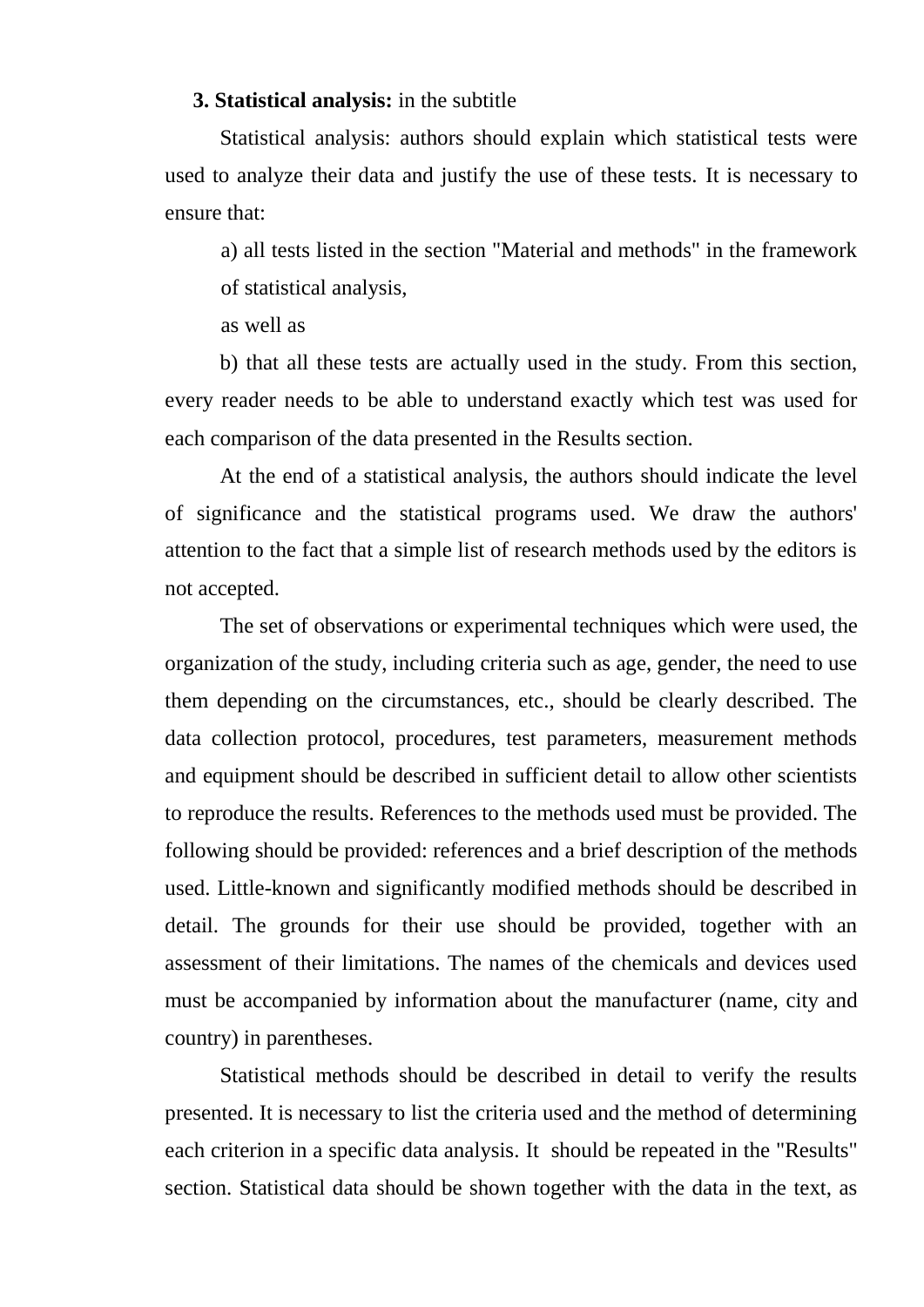well as in tables and figures. It is necessary to present the exact data, with three decimal places.

Providing information about a study participants requires their official consent. This is documented in the text of the manuscript. Where there is any unavoidable risk of invasion of privacy - for example, in a clinical photograph or in detailed circumstances - a person's written consent to the publication of the data, which is copied in a journal, is required.

Information on the approval of research and its results by the ethics committee should also be provided. With the participation of children in the experiments, the written consent of their parents must be obtained, as indicated in this section. Post-experimental reports on humans should indicate whether the procedures were conducted in accordance with the ethical standards of the responsible committee for experimental rights or the 2008 Declaration of Helsinki. The editors reserve the right to request any initial data from the authors at any stage in the process of review or publication, and after publication as well. Refusal to provide the requested information may result in delayed publication or cancellation.

**Results** should be presented concisely and reasonably. It is necessary to limit the number of tables and figures (graphs) needed to explain the argument of this document, and assess their need. You cannot duplicate data in the form of graphs and tables. It is necessary to give the number of observations and reports, as well as the exclusion or loss of observations (for example, dropped out of the study subjects). The results should be presented in a logical sequence in the text, as well as in tables and figures that are consistent with the text with the help of reference notes. All data from tables or graphs should not be repeated in the text. It is necessary to emphasize only important observations and show trends.

**Discussion (or Discussion of Results)** should include the interpretation of results of a study, as well as results considered in the context of the results in other studies described in the literature. Data or other material from the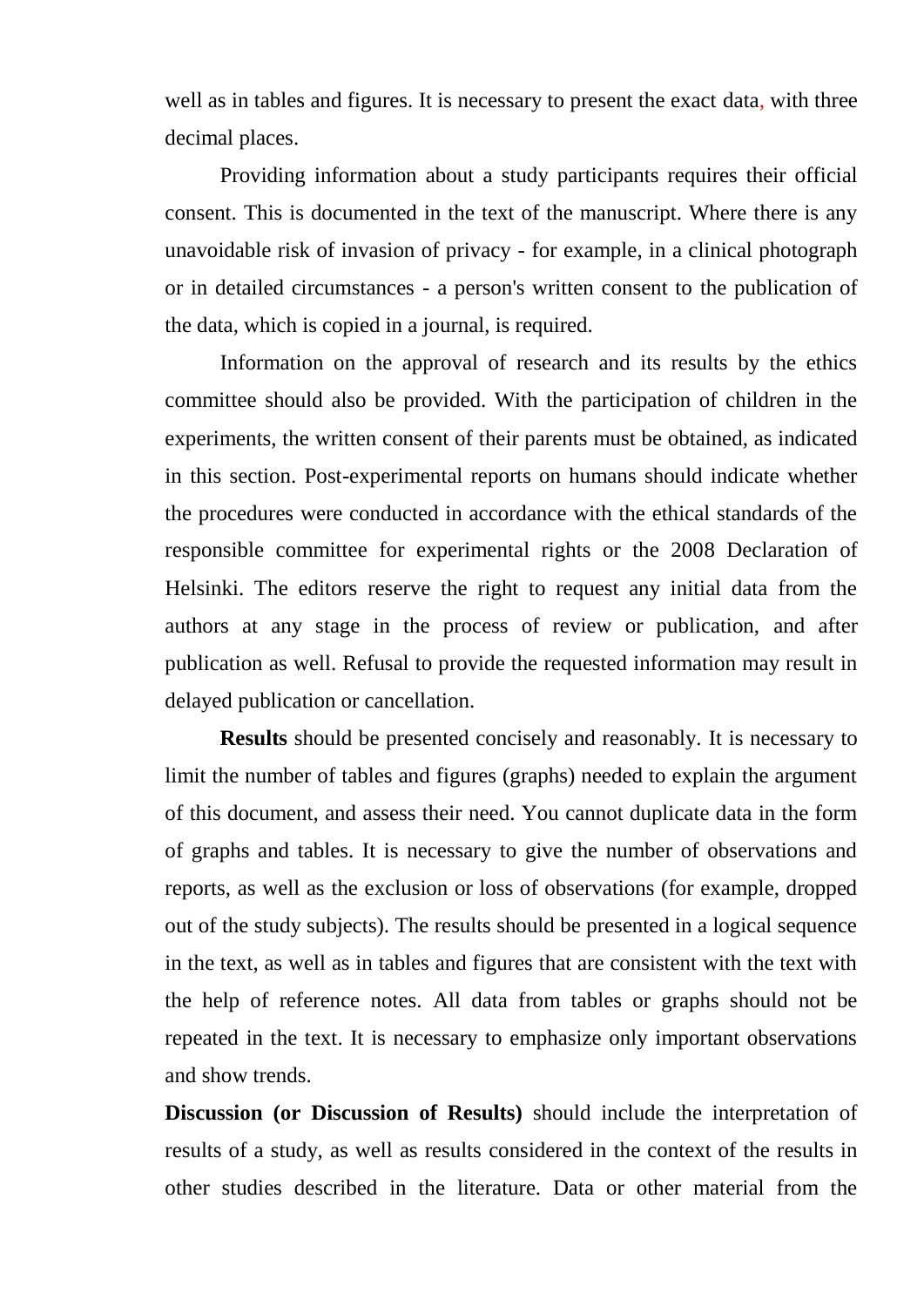"Introduction" or "Results" section should not be repeated in detail. In the discussion it is necessary to include the issues arising from the conclusions, limitations for the scope of conclusions, as well as prospects for future research. Discussion should be opposed by the results of other studies, especially those mentioned in the text.

It is necessary to show which researches of other authors confirm legitimacy of your research; highlight the novelty of your results. The volume of the "Discussion" section is to be equal or greater than the text part of the "Results" section.

**Conclusions** should not repeat the results. It is necessary to reflect what follows from the results. They should also be related to the objectives of a study. New hypotheses can be formulated if justified; include recommendations as needed. Unqualified statements and conclusions that are completely unsupported by the data obtained should be avoided.

**The main points** are to present especially important information that authors would like to highlight.

**Acknowledgments.** All participants who do not meet the authorship criteria should be identified, such as technical assistants, assistants, text operators or the head of department, who provide only general support. It is necessary to describe their role. Financial and other material support must be disclosed and recognized. In the case of conducting a research in the context of the state budget topic, it is necessary to indicate it.

**Conflict of persons' interest** directly or indirectly related to the publication of the article or information contained therein. Otherwise, indicate "The author (s) declare that there is no conflict of interest".

#### **References (≥20).**

The list must be numbered. Links selected for publication should be selected according to their importance, accessibility, and, if possible, for further reading. References cited in the tables, captions to figures should be numbered,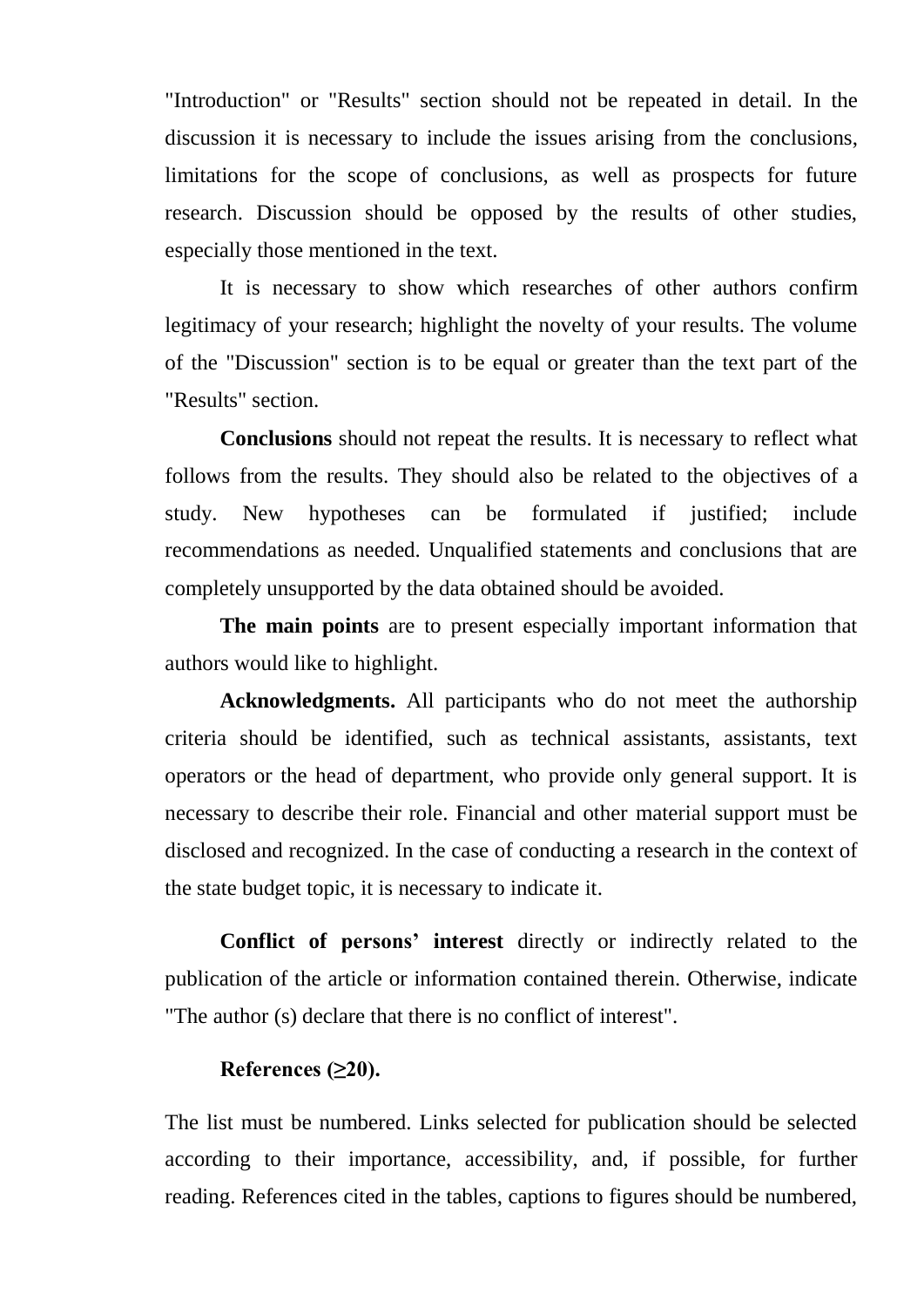as they will be cited in the text in a certain sequence. References in the glossary should be numbered starting from the last line of citation in the text. If the article has a DOI, then it should be displayed in the link.

# **The formation of the list of references should be based on the following principles:**

1) the editors believe that the author has full information about the problem, if the bibliography contains references to articles from Englishlanguage journals of the last 5 years. The editors believe that such links should be at least 50%.

2) the editorial board believes that the article should present 2-3 fundamental works of domestic authors and 2-3 foreign ones on the researched problem.

3) the editors consider it necessary to refer to 2-3 of their previous works on the research problem. Thus, the author confirms his status as an expert in a certain problem.

4) the editorial board considers it obligatory to have references to the works of other specialists on the researched problem, both domestic and foreign. There may be 20, 30, 50 or more such links. See our latest issues of the journal. The sufficiency of references in review articles is determined by 2 reviewers to whom the article is submitted by the editors.

Examples of bibliographic description - see the new state standard DSTU 8302: 2015. Its main differences from the previous one are as follows: All the names of the authors are indicated sequentially and then the main name of the source (twice the names are not repeated). The main name of the source is indicated below. Put a dot instead of / and //. The hyphen sign is replaced by a space (it simply does not exist). There must be no spaces in front of punctuation marks.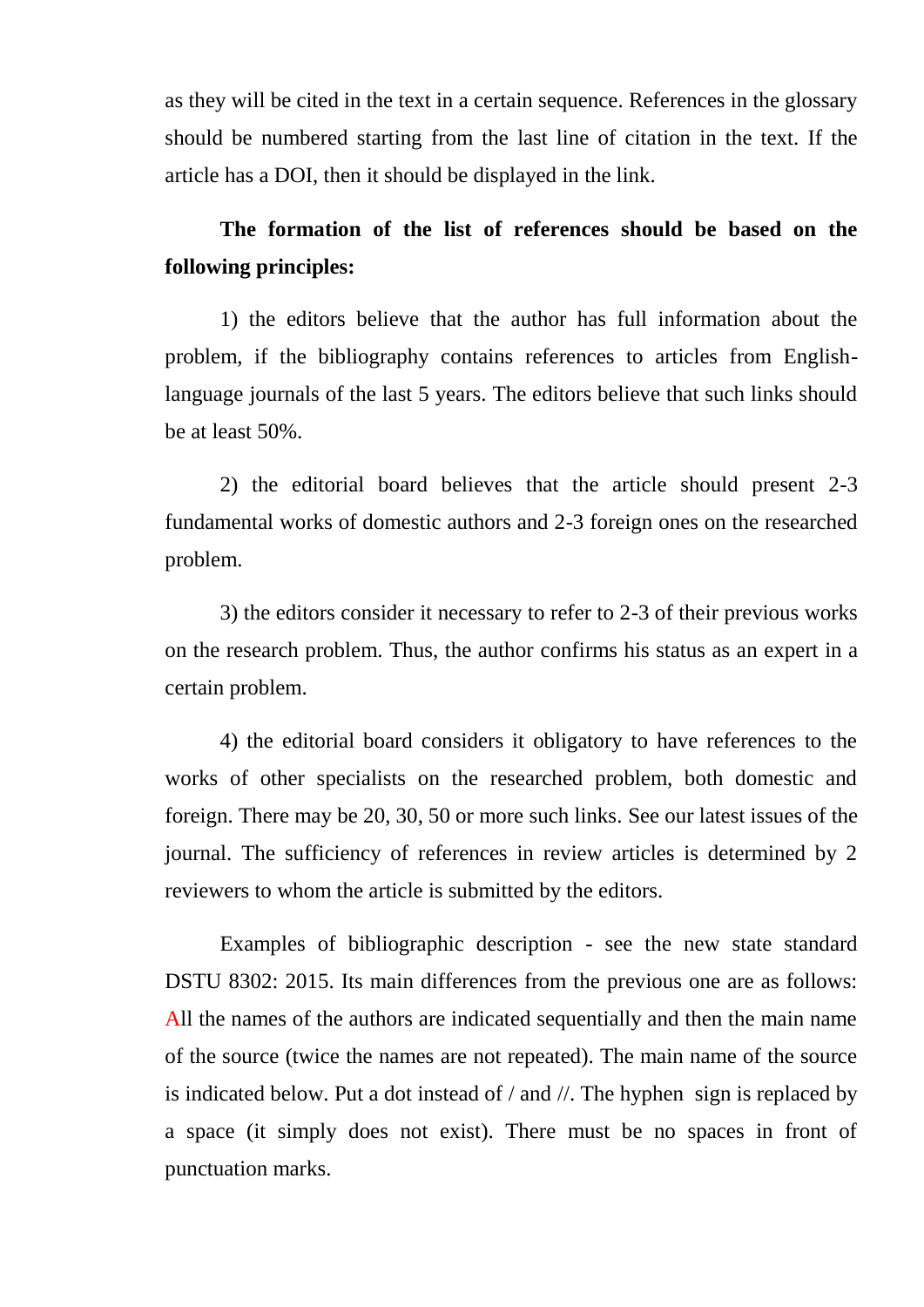The journal uses the **ARA** style for the list of references.

The rules for making ARA references are based on the author-year system, i.e. the author's name and the date of creation of the source are indicated inside the text: (Rogalevitš, 2017).

References should be provided for each paragraph or sentence that is not written by an author of a work or in formulation of which other people's thoughts and ideas were used.

For a paragraph, a reference is added after the full stop, for a proposal at the end of the sentence before the full stop or inside, depending on the wording of the text (Ainsaar, 2016).

**References** for sources in Russian, Ukrainian, Polish. The surnames and initials of the authors are written in transliteration. A title of a work is translated into English. The title of the publication is written in transliteration (if there is no English version). At the end of the source it is necessary to indicate the language in which it is published (In Russian).

### **Tables**

*Numbering.* Tables should be numbered in Arabic numerals; there should be references in the text in order of numbers, for example, "Table 1". Each table must be mentioned at least once in the text in the appropriate order. In a printed document, placement of tables will be determined by their first mention in a text.

*Format.* Every table should have a short title (less than a sentence); larger descriptions or secondary information should be included in the footnote. All tables should be typed only according to horizontal rules; vertical rules are not used. Tables should not contain empty rows. Each column, including the first, must have a title. Column headings should be marked with short entries (one or two words); the first letter of each word - with a capital letter. Units should be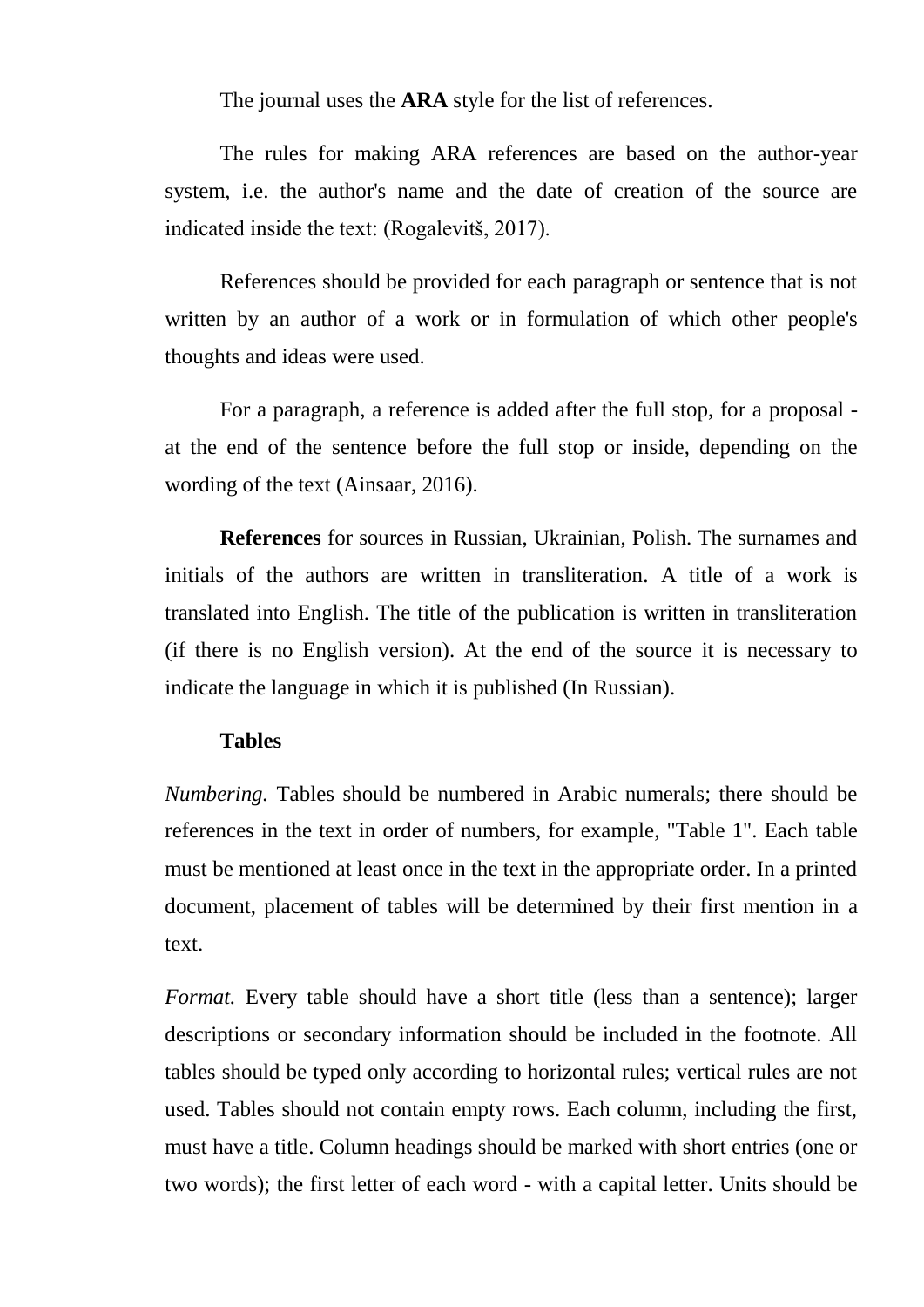given in parentheses just below the column headings, not listed in the data in the table body.

Tables are to accompany a manuscript. Tables should not duplicate results presented elsewhere in the manuscript (e.g, graphs). All necessary explanations and the legend of abbreviations should be specified. The data should be organized so that the relevant elements are read down, not across.

The data in the columns must correspond to the chronological order of their collection when read from left to right. Each column header for numeric data must include the units of measurement that apply to all data according to the header. It is necessary to select the appropriate units of CO, so that the values given in the table were in the range from 0-999. Large numbers can be expressed in smaller units with the appropriate column headings.

It is necessary to determine statistical indicators of variations, such as standard deviation and standard error of the mean value. Internal horizontal and vertical rules cannot be used. Each table must be cited in the text. If you use data from another published or unpublished source, it is necessary to make an appropriate reference.

**Equations** created in the formula editor Microsoft Word 2007, 2010, or 2011 create problems because their display in the editor is not 100% accurate. Therefore, it is recommended to use the MathType formula editor to create equations.

Long equations should be placed in a text and numbered sequentially. After the equation it is necessary to refer to it by number (for example, "equation 1", "equations. 3 and 4"). If all or some of the equations look simple (on a single baseline), use plain text and fonts:

$$
E(m) \cdot R = D + [exp(-it)] + D - [exp(it)] \qquad (1)
$$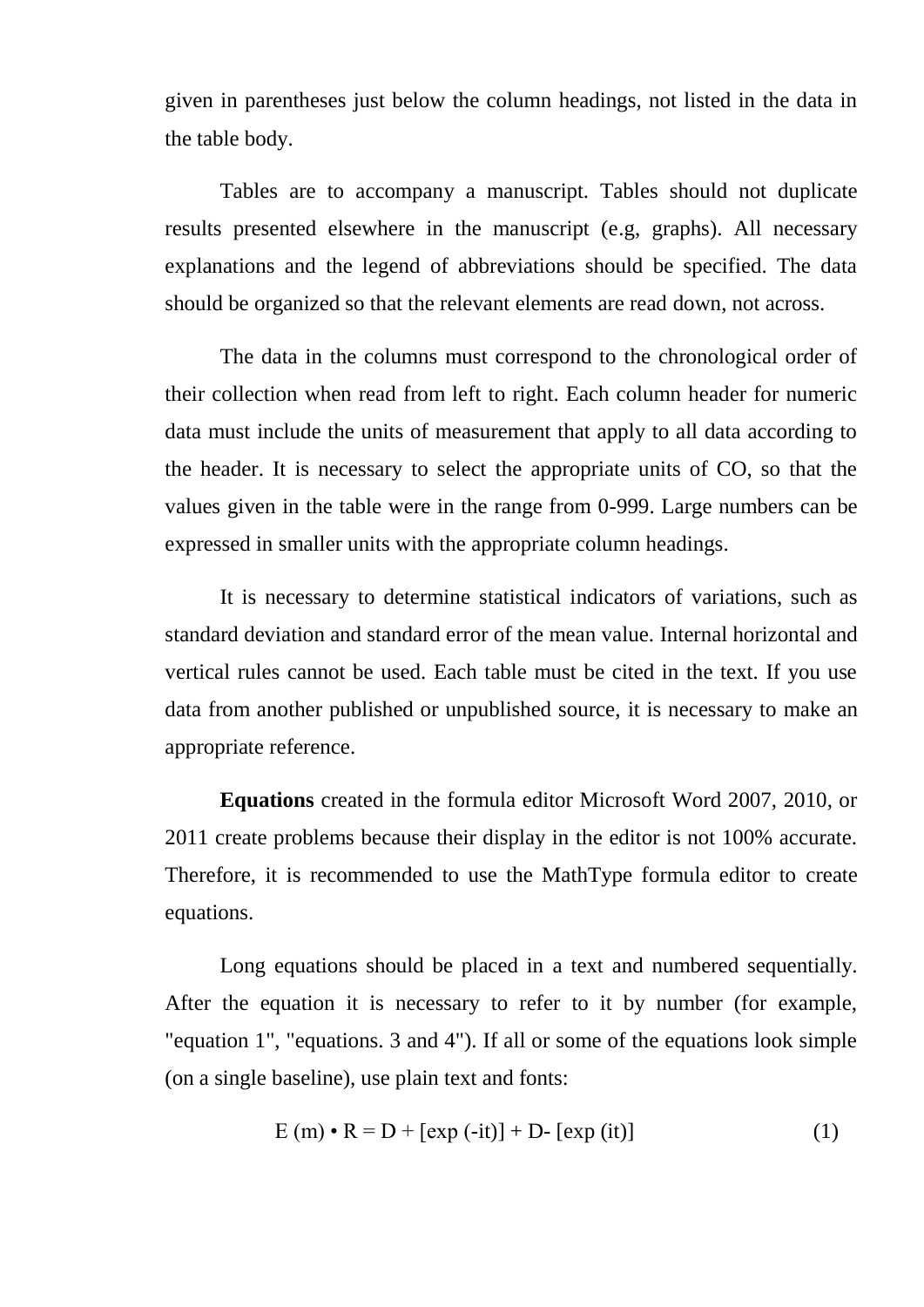Complex equations must be embedded using standard plug-ins such as MathType or Equation Editor Word:

$$
\lambda_{\text{eff}}(t) = \frac{2}{3\sqrt{\pi}} \lambda(t) \tag{2}
$$

If a manuscript includes many equations or diagrams, they can be collected in a table of equations that can be displayed as a figure.

Drawings are usually reduced to one width (8.4 cm) and should be prepared accordingly. Handwritten inscriptions and low quality of computer graphics are not acceptable. Electronic versions of drawings should be prepared as they will be published in the journal. Files must have a resolution of 600 dpi.

Images should be numbered (in Arabic numerals) sequentially according to the order in which they were first mentioned in the text.

Images should contain the following information:

- name;

- all necessary explanations of symbols and outputs, written continuously;

- statistics.

One should not put the name of the picture on its image. Several drawings related to the same subject, shown in stages, should be noticed Figure 1 A, B, C and so on, not fig. 1, 2, 3.

The symbols must be constant throughout the series of figures. Simple symbols such as closed and open circles, triangles, and squares should be used. Different types of connecting lines can be used. Meanings of symbols and lines must be defined in a legend. Axes should be equal in length so as to make diagrams square. Each axis must be marked with a description of the variable it means. Only the first letter of the first word should be capitalized. Marking must be parallel to the corresponding axis. The axes must not extend beyond